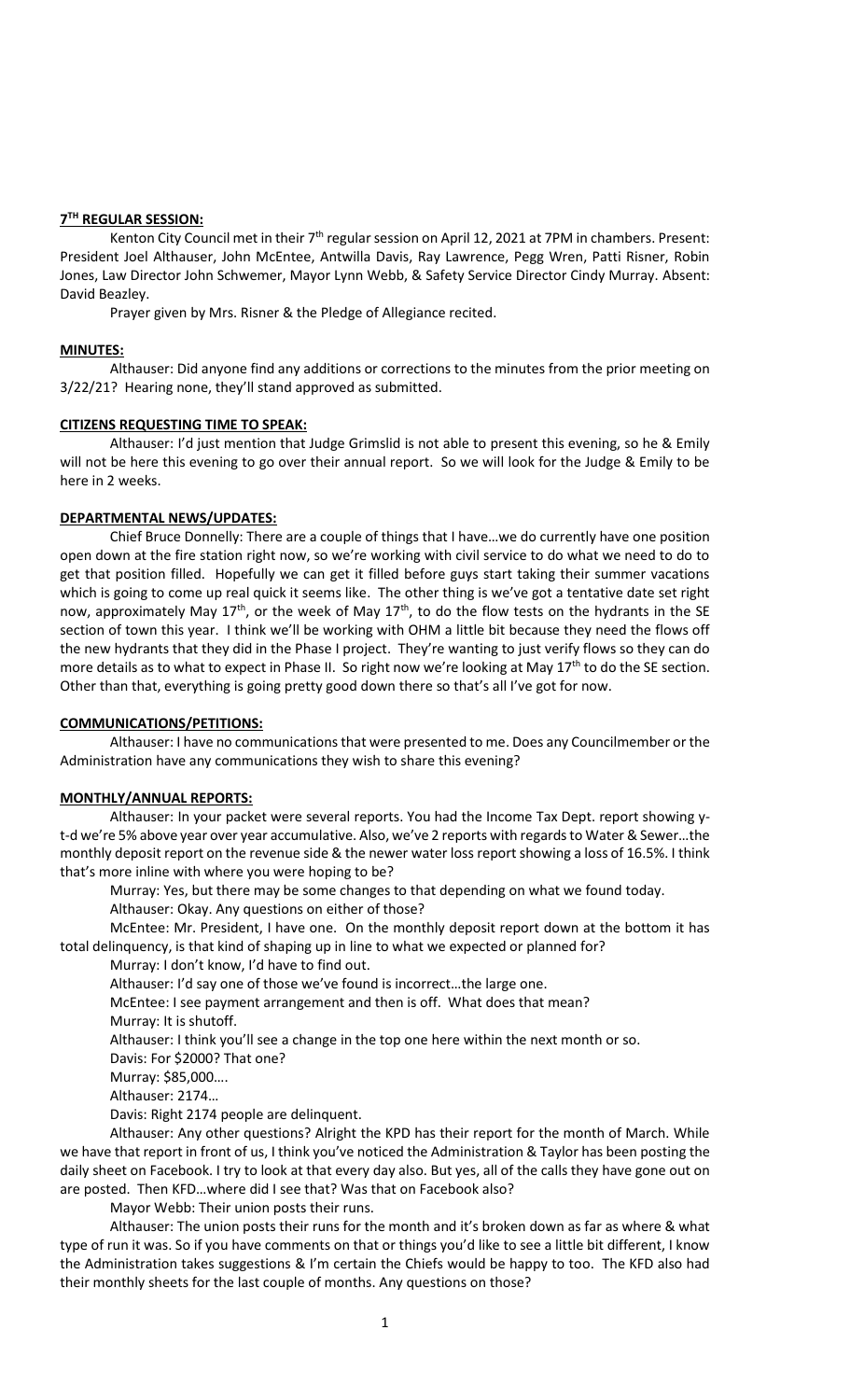#### **COMMITTEE REPORTS:**

Althauser: Obviously Finance didn't meet tonight so we won't have a report from Finance unless David asked one of you to say anything. Is there any report from Nuisance and/or Safety?

Davis: Nothing from Safety. Nuisance will meet again this Thursday at 6PM (tax day). We're coming to the end on wrapping up the changes we want to make in the nuisances. A big shoutout to Cindy for helping us get the 14 nuisances we had combined down into a more productive amendment I guess is what we're going to do with it.

MOP, Wren: MOP has nothing.

Althauser: We don't have any Special Projects going on right now. Anything with the Cemetery Board? BKP meets here in another week. They did have a special meeting with regards to equipment that was only to decide whether or not to order a lift for the  $3<sup>rd</sup>$  ambulance & they decided to do that.

#### **OLD BUSINESS:**

**ORDINANCE NO. 21-005, 3RD READING, TITLE ONLY; AN ORDINANCE AMENDING AND RESTATING KENTON CODIFIED ORDINANCE SECTIONS 1044.07, 1044.08 & 1044.09 PERTAINING TO STORMWATER SEWERS IN THE CITY OF KENTON AND DECLARING AN EMERGENCY.** 

Althauser: As we go through each of these, I will ask does anyone have any questions? This is a 3<sup>rd</sup> reading. I don't think there has been any new developments on any of the 3 of these.

**Motion by Mr. McEntee & second by Mr. Lawrence to approve Ordinance No. 21-005.**

Althauser: Is there any discussion? **(Roll call vote, 6 ayes; motion carried)** So you've amended the ordinance regarding stormwater so now lets go to item B.

**RESOLUTION NO. 21-001, 3RD READING, TITLE ONLY; A RESOLUTION ESTABLISHING AN ENTERPRISE FUND FOR THE COLLECTION OF REVENUE AND DISBURSEMENT OF EXPENSES FOR STORMWATER COLLECTION AND DISPOSAL AND DECLARING AN EMERGENCY.**

Althauser: Same thing…any questions? This is just establishing the fund that will handle that.

**Motion by Mrs. Davis & second by Mrs. Risner to approve Resolution No. 21-001.**

Althauser: Is there any discussion? **(Roll call vote, 6 ayes; motion carried)**

**ORDINANCE NO. 21-006, 3RD READING, TITLE ONLY; AN ORDINANCE APPROVING ADJUSTMENTS IN WATER & SANITARY SEWER RATES AND THE ADDITION OF STORMWATER SEWER RATES OF THE CITY OF KENTON, OHIO AND DECLARING AN EMERGENCY.**

Althauser: So this is the main piece of legislation that established some new rates across the board on all 3 areas. Any questions or comments?

**Motion by Mrs. Wren & second by Mrs. Risner to approve Ordinance No. 21-006.**

Althauser: It's been properly moved & seconded. Is there any discussion? **(Roll call vote, 6 ayes; motion carried)** Is there any further old business that any member would like to present?

#### **NEW BUSINESS:**

Althauser: There are 3 items and we're going to ask you to consider 2 of them this evening…I think I gave you all warning of that.

ORDINANCE NO. 21-008, 1<sup>ST</sup> READING, TITLE ONLY; AN ORDINANCE AUTHORIZING THE GRANT **OF AN EASEMENT TO ANDREW T. HUGHES TO MAINTAIN THE GARAGE & FENCE ENCROACHING INTO THE ALLEY RIGHT-OF-WAY FROM THE CITY OF KENTON, OHIO AND DECLARING AN EMERGENCY.**

Althauser: This is the one John gave us a warning about 3 weeks ago. Typically, if you don't have any questions, we like to have Council move on these because normally you have title work trying to be done, so you have realtors, attorneys, banks and the people waiting**.** Are there any questions? Would Council be willing to consider a suspension of the rules?

**Motion by Mrs. Davis & second by Mrs. Wren that the rules requiring legislation of a permanent or general nature to be read on three separate days, be suspended. Roll call vote, 6 ayes; motion carried. Motion by Mr. Lawrence & second by Mrs. Wren to approve Ordinance No. 21-008.**

Althauser: Is there any discussion? **(Roll call vote, 6 ayes; motion carried)**

**ORDINANCE NO. 21-009, 1ST READING, TITLE ONLY; AN ORDINANCE AMENDING KENTON CODIFIED ORDINANCE SECTION 1064.02(G) REGARDING ACCESS THROUGH THE GATE OF FRANCE LAKE – SAULISBERRY PARK IN THE CITY OF KENTON, OHIO.** 

Althauser: This was brought up 3 weeks ago as well…no hurry on it. I'd just say I wondered if anyone has had any questions asked of them? It simply would take that out of the codifieds basically by saying it is the purview of the Mayor and/or Safety Service Director. So if there are no objections, we can read that again in 2 weeks.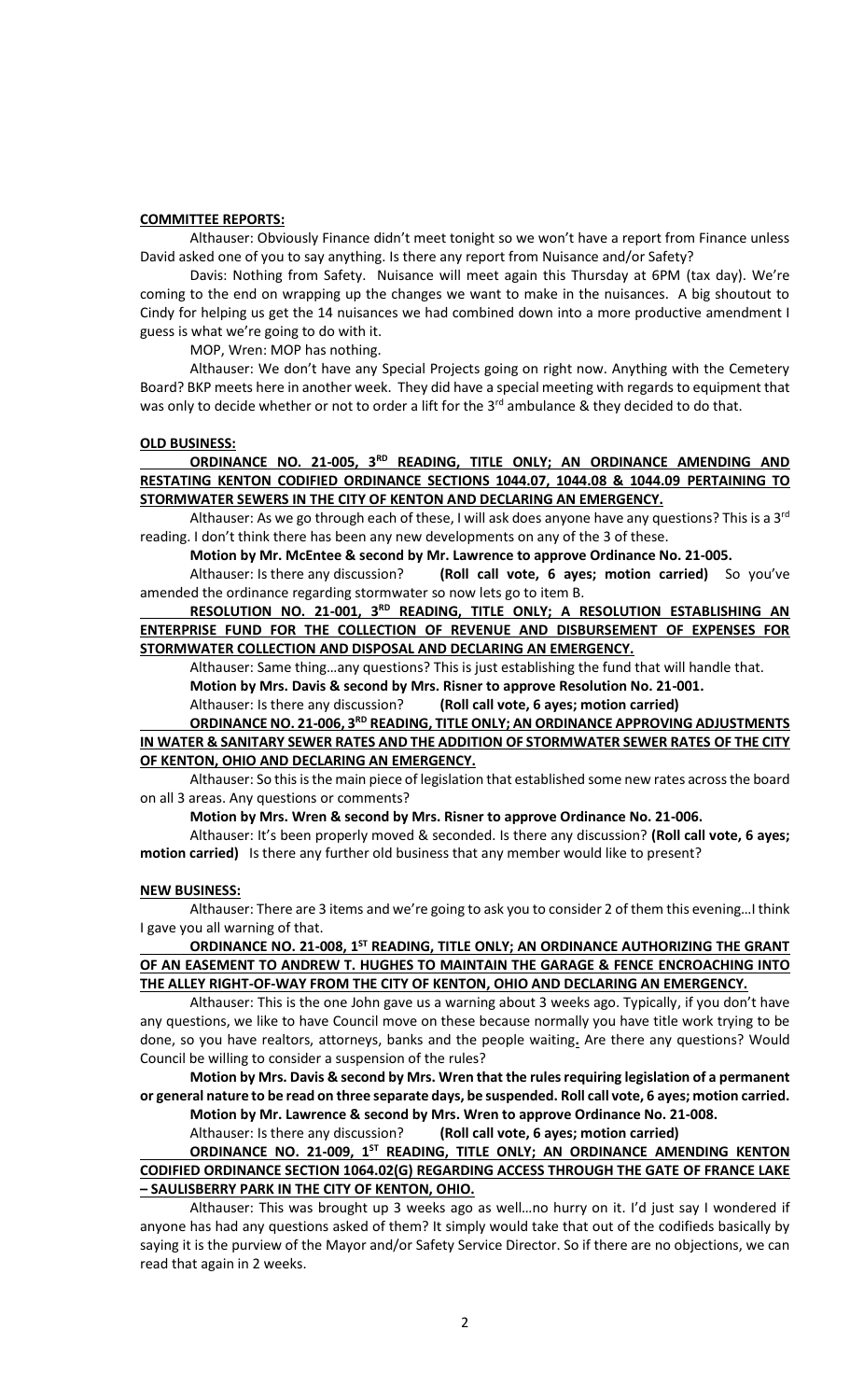# **RESOLUTION NO. 21-002, 1ST READING, TITLE ONLY; A RESOLUTION AUTHORIZING THE MAYOR AND/OR SAFETY SERVICE DIRECTOR OF THE CITY OF KENTON, OHIO TO ACCEPT THE BID OF AND ENTER INTO A CONTRACT WITH MOSSER CONSTRUCTION, INC. FOR CONSTRUCTION SERVICES IN CONNECTION WITH THE WATER TREATMENT PLANT TRANSFER CHANNEL IMPROVEMENTS, AND DECLARING AN EMERGENCY.**

Althauser: If you read the actual ordinance closely it talked about the bid opening & you saw they had the lowest bid. There are some reasons to move forward on this rather quickly, so I'd ask if Council has any questions at this time of the Administration? We do have an OHM representative here (Sean Root). Cindy?

Murray: I just want to add a couple of things. Just so you know we did get funded by the OEPA Water Supply Revolving Loan at an interest rate of .24% so it comes out to be an annual payment of \$10,445.00 per year for 30 years. We got an excellent rate on that.

Althauser: Very good. Any questions? We'd ask if you would so consider for Council to suspend the 3 read rule.

**Motion by Mr. McEntee & second by Mrs. Risner that the rules requiring legislation of a permanent or general nature to be read on three separate days, be suspended. Roll call vote, 6 ayes; motion carried.**

**Motion by Mrs. Wren & second by Mrs. Davis to approve Resolution No. 21-002.**

Althauser: Is there any discussion? **(Roll call vote, 6 ayes; motion carried)** Okay, off the agenda I would ask for a motion to excuse David Beazley from Council this evening.

**Motion by Mrs. Davis & second by Mr. Lawrence to excuse David Beazley.**

Althauser: Is there any discussion? **(Roll call vote, 6 ayes; motion carried)** Thank you. Does anyone else have new business to present?

Schwemer: Just to advise Council, the City of Kenton Planning Commission met at 6:30PM today to hold a public hearing on rezoning a property owned by Hardin County up on Kohler Street. It used to be where the Head Start was & basically they requested to have that zoned from R-1 (One & Two Family Residence District) to B-1 (Neighborhood Business District). The Planning Commission after the hearing did recommend to Council to make that change. So we now have to schedule a hearing before Council to consider this to formally either accept & rezone or deny the rezoning. Brenda, I don't know…historically we'd do these at 6:30PM, but I think the last time we just said let's have the hearing at the beginning of Council. I do not view this as being really controversial, I'm not expecting there to be a lot of people showing up to object to this…the history of this, and it seems like I just explained this ½ hour ago, but this property was in Pleasant Twp. & it was annexed in a few years ago because part of the building where Simon Kenton Harco Industries was, half of that building was in the City & half was not so they brought that in & brought this building in too and it wasn't rezoned at the time because the Head Start School was in there & a school is allowed in a residential district. So it's been permitted, but of course Head Start is no longer there & the County is looking to use this building for office purposes possibly leasing it to maybe even another government entity. So for them to be able to do that this really needs to be rezoned so it would be in a way spot zoning because there isn't a B-1 in that area, but it's really the least (most) restrictive step. If anyone drives by the building up there it is clearly a commercial structure with a commercial parking lot & this is not something where it can easily be turned into a residence. It's really just the way it was brought in, it was a school, but I feel rezoning is appropriate for this. So that's kind of the story on it but really we just need to let everyone know the hearing date so we can notify the press. So Brenda…

Clerk: May  $24<sup>th</sup>$ . That gives us our 30 days required notice.

Schwemer: And I assume we'll just do that at the beginning of the meeting?

Althauser: Yes the agenda will be that we'll open with the hearing, let you introduce it and give anyone an opportunity & then we'll exit that hearing and go on with the Council meeting.

Schwemer: What I sometimes do because this process for rezoning takes so long, you're talking a minimum of two 30 day windows, I'm just giving you a heads up I plan on having legislation for a first read at least on the 24<sup>th</sup>. So we'll have the hearing but I'll have legislation in place that at least we can talk about okay? Obviously if you decide this isn't something Council wants to do that's fine, but I want to have it there so we're not delaying this whole process another 2 weeks just to get legislation in place. Okay?

Althauser: Is that all right with everybody? Okay, anything else John?

Schwemer: No.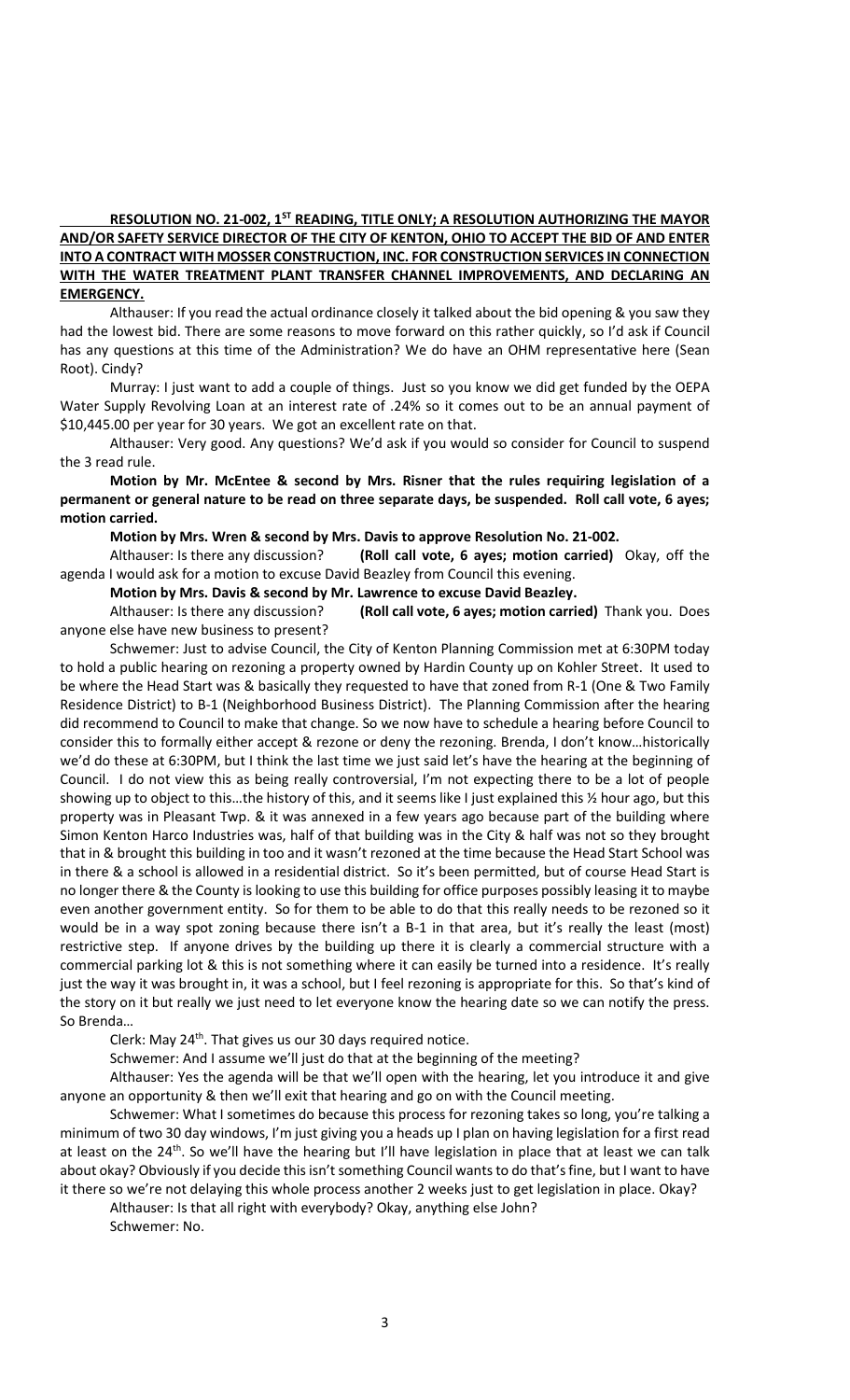# **COMMENTS:**

Murray: I want to thank you for passing the rate ordinance and I wanted to state that the rates will go into effect at the bill that comes out at the end of May  $-1^{st}$  of June...so it will be for the April rates and that gives us time to get all those things implemented. I just wanted to make that announcement and I think I'm going to let the Mayor talk about spring cleanup…she's the expert on that. Ha.

Althauser: Lets see, Taylor isn't here?

Mayor Webb: No, she's stranded & couldn't get a flight out of Florida so I'll report for her later.

Sgt. Skyler Newfer: Chief Musser could not be here today so my name is Skyler Newfer. He wanted me to go over the nuisance complaints that he had. In reference to the junk & junk vehicles & nuisance properties, there has been 47 junk & junk vehicles & nuisance properties in the City. 2 properties have been cleaned up by the City & most of the other properties have been cleaned up by the property owners themselves. There has been 3 criminal summons issued for nuisance properties. That's pretty much all he wanted me to say.

Althauser: How is that process going so far?

Sgt. Newfer: I think it's going well.

Althauser: Council have you had any feedback?

McEntee: I haven't had any negative feedback.

Davis: And again, the nuisance meetings are public so any Councilmember or anyone is welcome to come to those.

Althauser: Is there anyone here tonight that would like to address Council, including our Commissioner?

Commissioner Roger Crowe: I'd just like to, on behalf of the Commissioners & the County, thank the City Administration & the residents of Kenton for their patience with us. We've kind of tied up the north side of the square against the Courthouse with our window replacement project. I'm happy to report that's very close to being completed. All we have left are the 1<sup>st</sup> floor windows and that should take less than 2 weeks. Then we should be able to clear off the parking areas again on the north side of the square. It was very much appreciated not only by us but by our contractors as well. I do have to compliment the contractors that we've had in…they've been very efficient, they've been very friendly and it's amazing how well they work together. A lot of times you have a project & they just don't get along, but the scheduling has gone very well…we're way ahead of schedule. They had us into June before they were going to be done originally so as you can see we're going to be done before May  $1^{st}$ . Thank you again for allowing us to take up those parking spots.

Althauser: Roger, I'd echo that…just an opinion but I think that contractor has done an amazing job considering what all they've had to do and how little they've disrupted downtown. The windows look fantastic…a lot of credit to the Commissioners for doing that. People that work in there might say the windows needed replaced for a long time, but I'd still say you thinking forward & getting that done before it got way out of hand…we need to do more of that. I really give you guys a lot of credit for doing that. Anyone here that would like to address Council?

Wren: I was just going to say Roger, thank you, the Courthouse looks amazing. I've had people comment on how nice it looks and not only the windows…there has been an excellent job done keeping that Courthouse up. I know in other towns the courthouses don't look as good as ours. And, I want to publicly send my condolences out to Dave for his father. His mom & dad were very fantastic people. And, our community has lost another fantastic woman this year, Deb Dick. I don't know if most people know, but we're revitalizing the downtown & she was one of the original people that started that & had this vision to get the ratty newspapers off the windows & stuff like that. So my condolences to her family. Clint, her son-in-law, served on Council for quite awhile. That's all I have.

Risner: I'd say the same thing with the condolences. I think outside of that, that's it.

Schwemer: You guys can do what you want with this, but this has not been brought up for a long time and I just think it's maybe something we might want to think about. Keep in mind you can't get raises mid-term, but we've not talked about Council salaries since I've been in office or the Mayor's salary. I just question whether we don't need to sometime look at that…no one is up here doing this for the wage but because the work everyone has to put in, I mean committees are more involved than they used to be, its much more time consuming than it was 15-20 years ago. Now I think my father told you Joel, "Oh Joel, there's not much, it's a pretty easy job". Things are more complicated & they're not going to get less complicated. They never do in government and then when we're facing all the decisions & work that has to be done with Phase II, we're all going to be involved with that. I don't know if people want to think about that or whether Finance would want to review it, but it's been a long time and I'm not talking about my salary…I'm talking about the Mayor, Council, even reviewing the Auditor's salary because they've not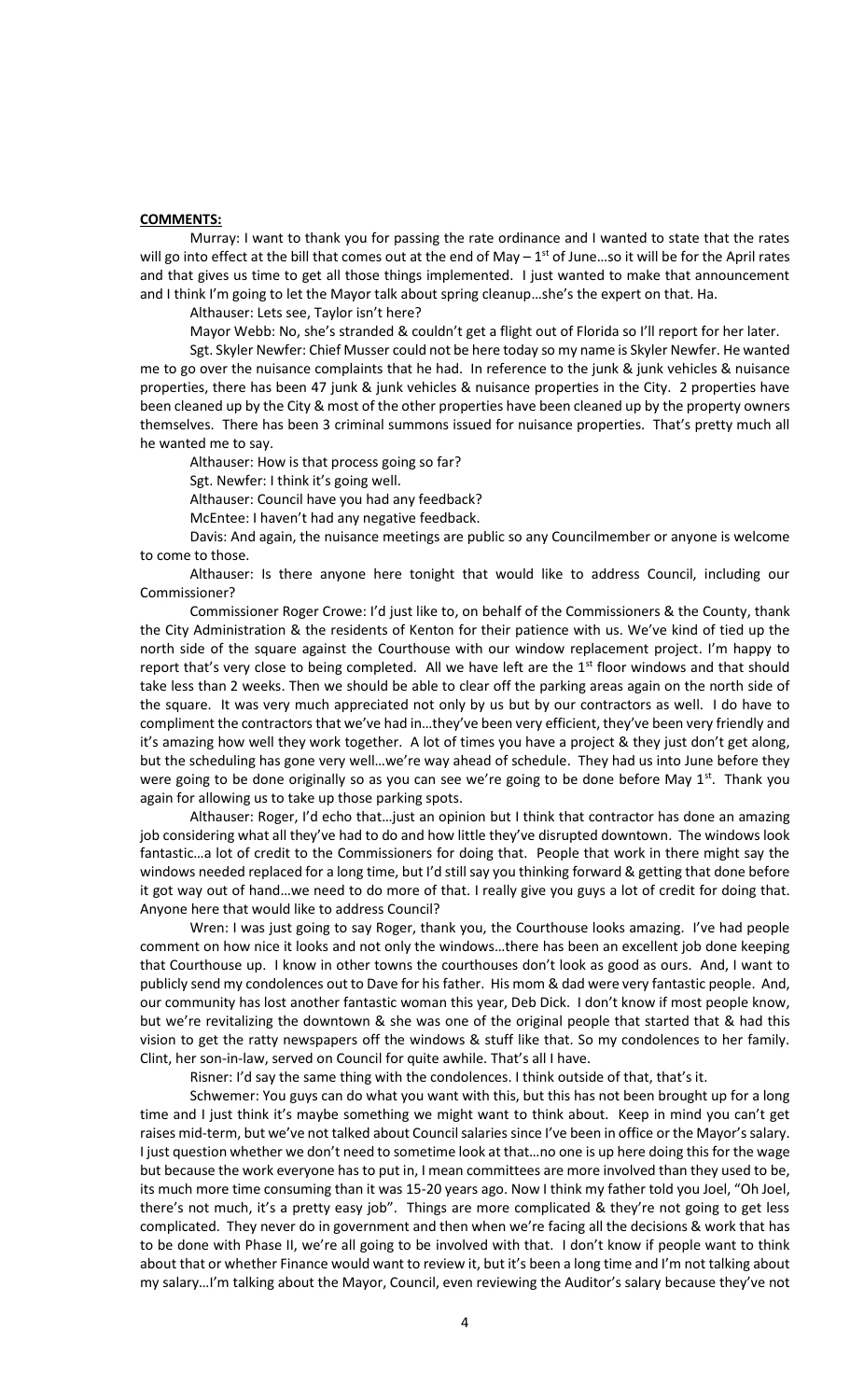been reviewed for a long time. If anything would be enacted it wouldn't go into place until the beginning of the term…again, you can't take a mid-term salary increase but I just think the discussion is long overdue.

Althauser: To echo that, I will say that the Mayor, SSD & I have had some basically…the same sentiment John just said. Now we had a couple of other positions in there including the Law Director that we thought should be considered. I will admit we haven't broached the subject lately because there have been bigger fish to fry, but that was something that fairly soon I wanted to come to Finance with to possibly start to talk about that. So since it is out there the simplest thing now is Councilmembers think about those topics…each of you know what you're paid & I believe anyone who has dealt with the budget knows what the Mayor is paid & they probably know what the Law Director is paid. The amount of work, especially the Mayor & Law Director put in, I would ask that maybe you consider simply reviewing those and think about how we'd go about that…how do you establish what you want your elected officials to be paid. So with that, lets just think on that for 2 weeks and then we'll either establish a special committee including someone from Finance, and Mayor Webb & I will try to talk about that some more in the next 2 weeks.

Auditor Brian Hattery: Just a point of clarification given the legislation that was passed earlier tonight, elected officials wages are only paid out of the general fund. It has nothing to do with water & sewer rates.

Schwemer: My only point was, and I think Brenda would have to look to see when the last time there was a raise at the Council level, it's not been since I've been in office.

Althauser: I've been in office since 2009 & it had been that way a considerable amount of time prior to me being in office. Again, I think we all have different ways of prioritizing some of the positions & I know mine might be different than some of yours. Personally, my priority isn't the Council positions, no offense, but I also know how much time each & everyone of you put in which is an awful lot & I know we have lost Councilmembers because of the amount of time vs. the money. I mean you don't do this for the money, but you don't do it for absolutely nothing, especially if you have younger kids. If you're going to attract a Mayor that isn't just someone that has nothing else to do, which is not the case right now please don't think that…what you pay determines what type of individual you attract. Thank you, John, for bringing that up & we'll revisit it in 2 weeks.

Mayor Lynn Webb: I'll talk for Taylor at the moment…Parks & Rec the fishing & boating licenses are doing very well. We do have campers in at the campground. I know we're going to do a photo shoot out there once the grass gets greener & the trees pop so that way when people look online they actually can see. But there's been a good turnout for our fishing & boating licenses. Also, in the Rec Desk software that you guys were so great in allowing us to purchase, that's helped us out so much being online purchases. We've had 4 times the amount of credit cards to cash. So just that easy getting online & sliding your card that's helped out & made us more efficient plus I think Pam likes it from the Auditor's side of it so we'll be able to do even a lot more. I'm real happy with how that is going. That's a big shoutout to Taylor because she built the backend of that. Also, like Cindy said city-wide cleanup is April 19-22. We picked that time because the 22<sup>nd</sup> is Earth Day so we kind of coordinated that & it's coordinated around several other townships. We will be doing it out at the Fairgrounds again...I know I've had several questions wondering why we do it that way but the main reason is because it's behind the gate & we don't have people coming in putting trash in during the middle of the night from who knows where whether it be county or wherever & then our guys don't have to come in & sort through it all. We met with our street guys on city cleanup & we did take out no building material like lumber & carpet…carpet takes up quite a bit of space & it's hard for those guys to wrestle with & sometimes it's kind of not in the best condition. But those were the things that were issues, so they've requested those be removed & since they're doing the job I'm more than happy to oblige. Let's see...community service is another thing people ask me about since we're big on trying to get our town cleaned up. We have a lot of litter & I don't understand it especially from out around Kroger's to Walmart, Jacob Parrott Blvd., Morningside Drive…there's just a tremendous amount of trash. I get some community service help from Municipal Court but that's very limited as they have choices to go anywhere, but I did have a young lady come this past week & she did all of Pioneer Park (picked up sticks & trash), and then went out along Morningside Drive. I don't even know how many bags of trash she did, but it was wonderful & she felt good about it & I was so grateful for her. I also have 2 gentlemen that work out at the quarry with Dewayne & they're from the drug court and we're very supportive of those guys & they've helped him out tremendously. They enjoy it out there…Dewayne is a great role model & he really takes them under his wing so I'm just real proud of those guys. With those who need community service I'm just grateful because they do a good job for us so I appreciate what they do. I've had all kinds of…Troop 150, & Mark Bishop who takes juvenile probation in at Lifeworks so they're very interested in doing some projects for us. So Council if